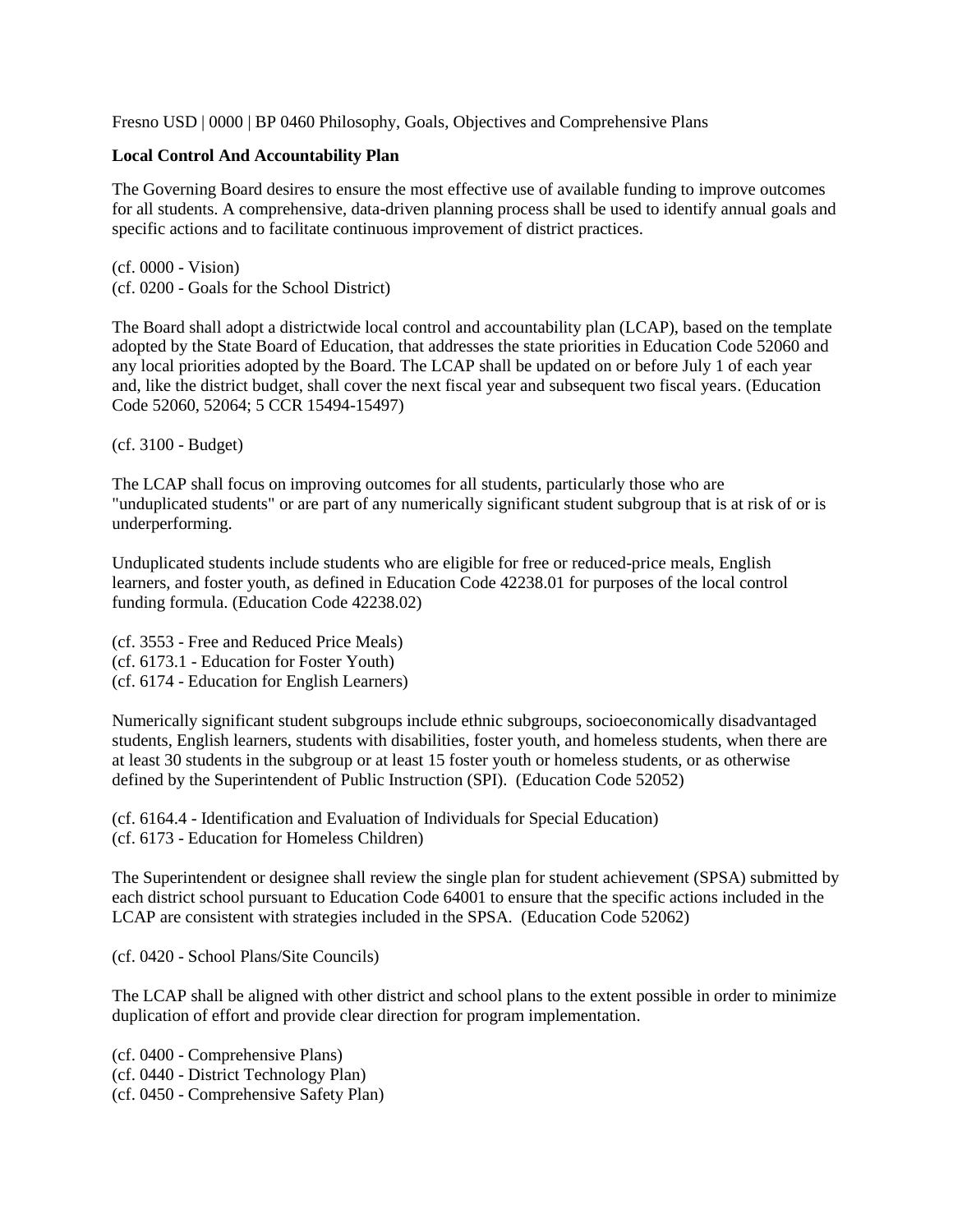(cf. 5030 - Student Wellness) (cf. 6171 - Title I Programs) (cf. 7110 - Facilities Master Plan)

Any complaint that the district has not complied with legal requirements pertaining to the LCAP may be filed pursuant to AR 1312.3 - Uniform Complaint Procedures. (Education Code 52075)

(cf. 1312.3 - Uniform Complaint Procedures)

Plan Development

The Superintendent or designee shall gather data and information needed for effective and meaningful plan development and present it to the Board and community. Such data and information shall include, but not be limited to, data regarding the number of students in student subgroups, disaggregated data on student achievement levels, and information about current programs and expenditures.

The Board shall consult with teachers, principals, administrators, other school personnel, employee bargaining units, parents/guardians, and students in developing the LCAP. Consultation with students shall enable unduplicated students and other numerically significant student subgroups to review and comment on LCAP development and may include surveys of students, student forums, student advisory committees, and/or meetings with student government bodies or other groups representing students. (Education Code 52060; 5 CCR 15495)

(cf. 1220 - Citizen Advisory Committees) (cf. 4140/4240/4340 - Bargaining Units) (cf. 6020 - Parent Involvement)

Public Review and Input

The Board shall establish a parent advisory committee to review and comment on the LCAP. The committee shall be composed of a majority of parents/guardians and shall include at least one parent/guardian of an unduplicated students as defined above. (Education Code 52063; 5 CCR 15495)

When district enrollment includes at least 15 percent English learners and at least 50 students who are English learners, the Board shall establish an English learner parent advisory committee composed of a majority of parents/guardians of English learners. (Education Code 52063; 5 CCR 15495)

The Superintendent or designee shall present the LCAP to the committee(s) before it is submitted to the Board for adoption, and shall respond in writing to comments received from the committee(s). (Education Code 52062)

The Superintendent or designee shall notify members of the public of the opportunity to submit written comments regarding the specific actions and expenditures proposed to be included in the LCAP. The notification shall be provided using the most efficient method of notification possible, which may not necessarily include producing printed notices or sending notices by mail. All written notifications related to the LCAP shall be provided in the primary language of parents/guardians when required by Education Code 48985. (Education Code 52062)

# (cf. 5145.6 - Parental Notifications)

As part of the parent and community engagement process, the district shall solicit input on effective and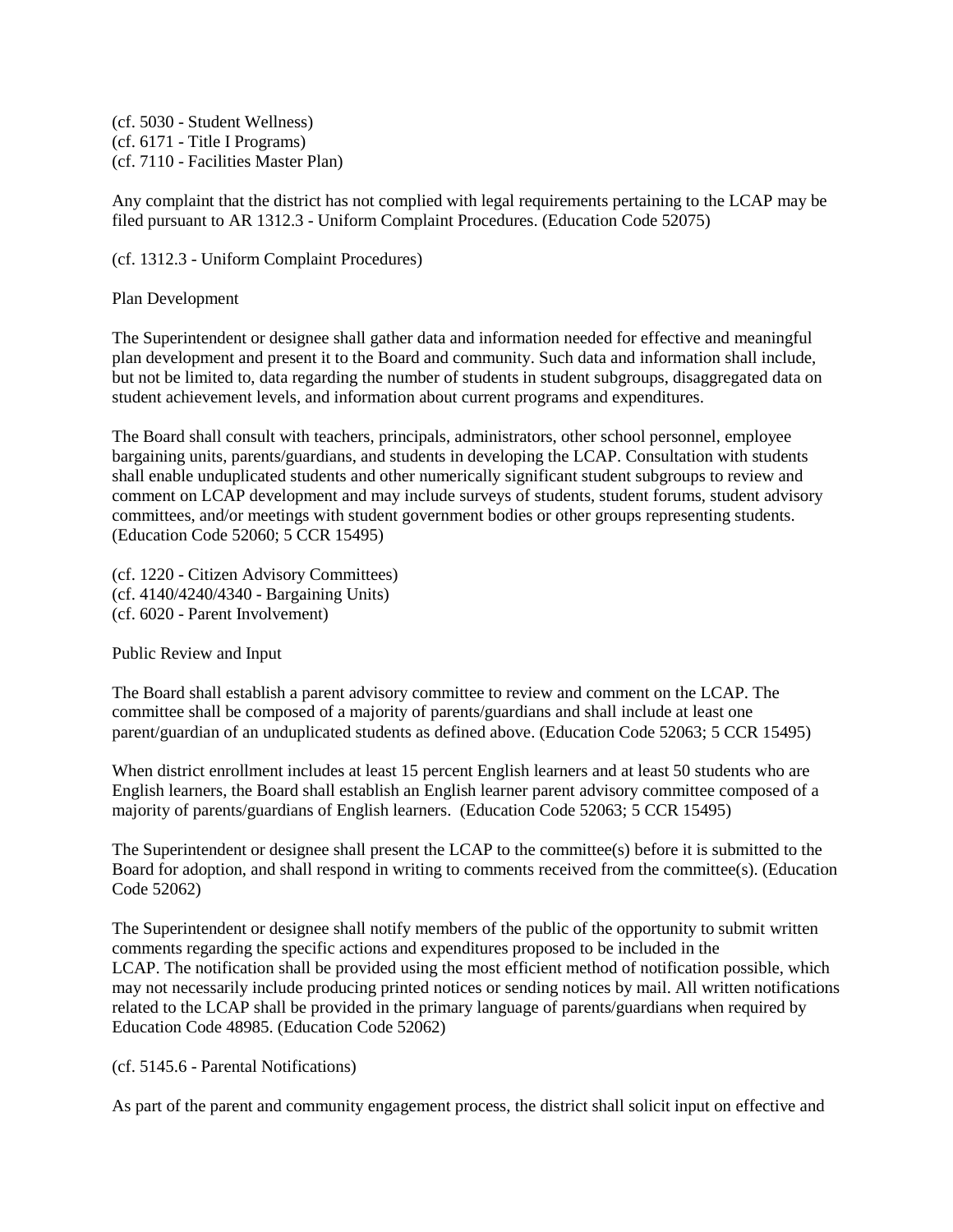appropriate instructional methods, including, but not limited to, establishing language acquisition programs to enable all students, including English learners and native English speakers, to have access to the core academic content standards and to become proficient in English. (Education Code 305-306)

The Board shall hold at least one public hearing to solicit the recommendations and comments of members of the public regarding the specific actions and expenditures proposed to be included in the LCAP. The public hearing shall be held at the same meeting as the budget hearing required pursuant to Education Code 42127 and AR 3100 - Budget. (Education Code 42127, 52062)

(cf. 9320 - Meetings and Notices)

# Adoption of the Plan

The Board shall adopt the LCAP prior to adopting the district budget, but at the same public meeting. This meeting shall be held after the public hearing described above, but not on the same day as the hearing.

The Board may adopt revisions to the LCAP at any time during the period in which the plan is in effect, provided the Board follows the process to adopt the LCAP pursuant to Education Code 52062 and the revisions are adopted in a public meeting. (Education Code 52062)

Submission of Plan to County Superintendent of Schools Not later than five days after adoption of the LCAP, the Board shall file the LCAP with the County Superintendent of Schools. (Education Code 52070)

If the County Superintendent sends, by August 15, a written request for clarification of the contents of the LCAP, the Board shall respond in writing within 15 days of the request. If the County Superintendent then submits recommendations for amendments to the LCAP within 15 days of receiving the Board's response, the Board shall consider those recommendations in a public meeting within 15 days of receiving the recommendations. (Education Code 52070)

# Monitoring Progress

The Superintendent or designee shall report to the Board, at least annually in accordance with the timeline and indicators established by him/her and the Board, regarding the district's progress toward attaining each goal identified in the LCAP. Evaluation shall include, but not be limited to, in assessment of district and school performance reported on the California School Dashboard. Evaluation data shall be used to recommend any necessary revisions to the LCAP.

(cf. 0500 - Accountability)

Technical Assistance/Intervention

When it is in the best interest of the district, the Board may submit a request to the County Superintendent for technical assistance, including, but not limited to: (Education Code 52071)

1. Assistance in the identification of district strengths and weaknesses in regard to state priorities, and review of effective, evidence-based programs that apply to the district's goals

2. Assistance from an academic expert, team of academic experts, or another district in the county in identifying and implementing effective programs to improve the outcomes for student subgroups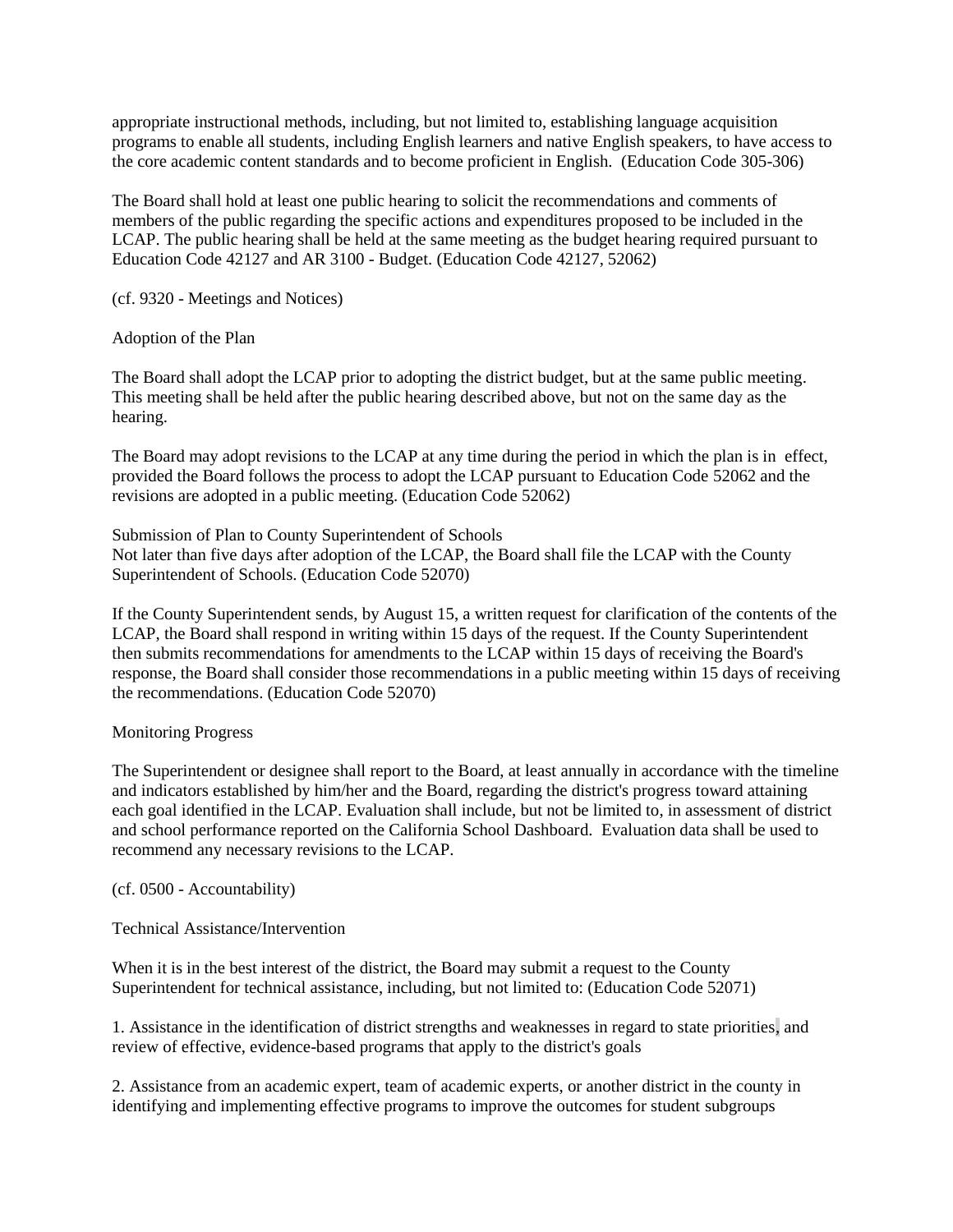3. Advice and assistance from the California Collaborative for Educational Excellence established pursuant to Education Code 52074

In the event that the County Superintendent requires the district to receive technical assistance pursuant to Education Code 52071, the Board shall review all recommendations received from the County Superintendent or other advisor and shall consider revisions to the LCAP as appropriate in accordance with the process specified in Education Code 52062.

If the SPI identifies the district as needing intervention pursuant to Education Code 52072, the district shall cooperate with any action taken by the SPI or any academic advisor appointed by the SPI, which may include one or more of the following:

- 1. Revision of the district's LCAP
- 2. Revision of the district's budget in accordance with changes in the LCAP

3. A determination to stay or rescind any district action that would prevent the district from improving outcomes for all student subgroups, provided that action is not required by a collective bargaining agreement

*Fresno Unified School District does not harass, intimidate, or discriminate on the basis of race, color, ethnicity, national origin, ancestry, age, creed, religion, political affiliation, gender, gender identity or expression or genetic information, mental or physical disability, sex, sexual orientation, parental or marital status, military veteran status, or any other basis protected by law or regulation, in its educational program(s) or employment.*

Legal Reference: EDUCATION CODE 305-306 English language education 17002 State School Building Lease-Purchase Law, including definition of good repair 33430-33436 Learning Communities for School Success Program; grants for LCAP implementation 41020 Audits 42127 Public hearing on budget adoption 42238.01-42238.07 Local control funding formula 44258.9 County superintendent review of teacher assignment 48985 Parental notices in languages other than English 51210 Course of study for grades 1-6 51220 Course of study for grades 7-12 52052 Academic Performance Index; numerically significant student subgroups 52060-52077 Local control and accountability plan 52302 Regional occupational centers and programs 52372.5 Linked learning pilot program 54692 Partnership academies 60119 Sufficiency of textbooks and instructional materials; hearing and resolution 60605.8 California Assessment of Academic Achievement; Academic Content Standards Commission 60811.3 Assessment of language development 64001 Single plan for student achievement 99300-99301 Early Assessment Program

CODE OF REGULATIONS, TITLE 5 15494-15497 Local control and accountability plan and spending requirements

UNITED STATES CODE, TITLE 20